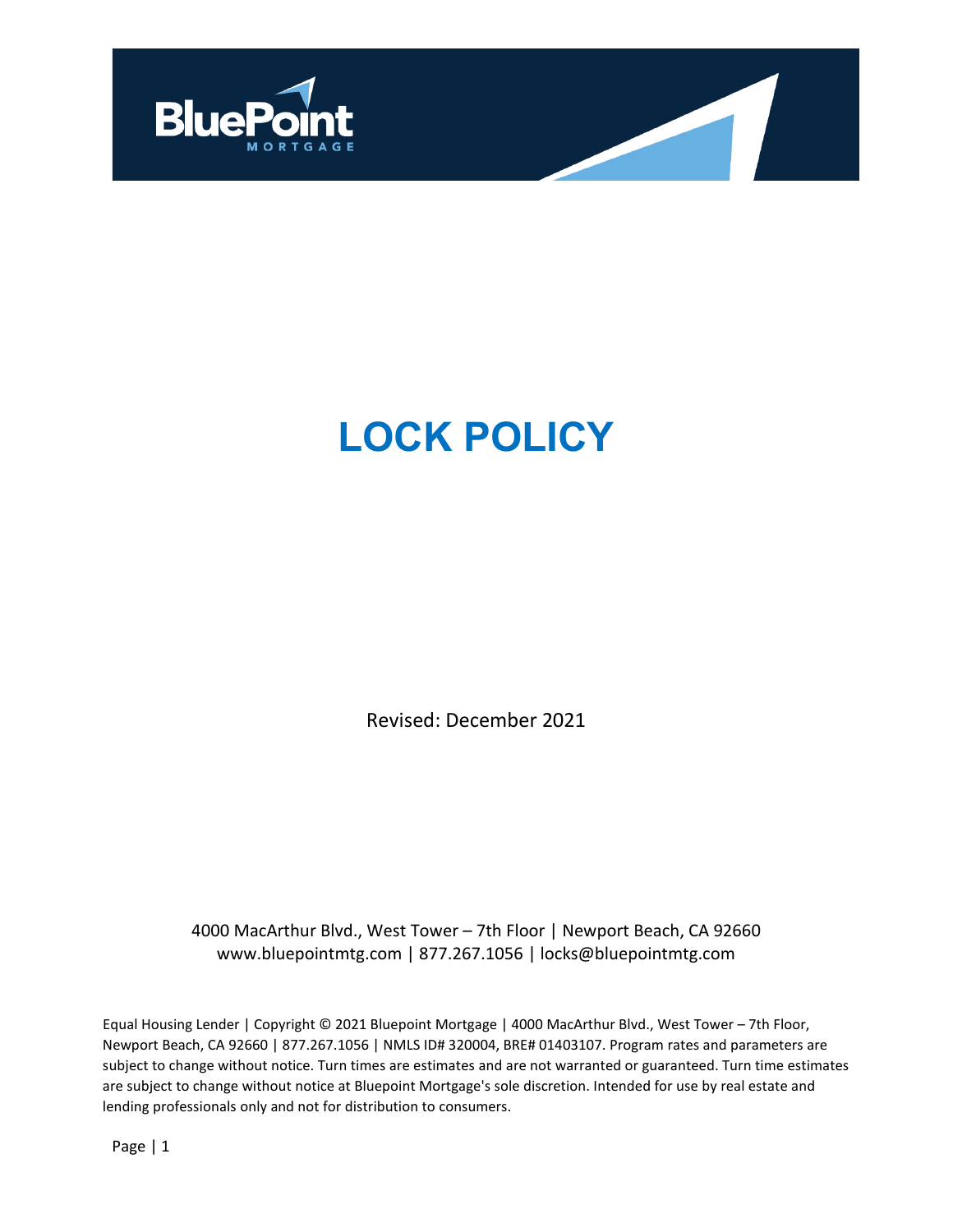# **Table of Contents**

| General Lock Policies That Apply to All Royal Pacific Funding Loan Products |
|-----------------------------------------------------------------------------|
|                                                                             |
|                                                                             |
|                                                                             |
|                                                                             |
|                                                                             |
|                                                                             |
|                                                                             |
|                                                                             |
|                                                                             |
|                                                                             |
|                                                                             |
|                                                                             |
|                                                                             |
|                                                                             |
|                                                                             |
|                                                                             |
|                                                                             |
|                                                                             |
|                                                                             |
|                                                                             |
|                                                                             |
|                                                                             |
|                                                                             |
|                                                                             |
|                                                                             |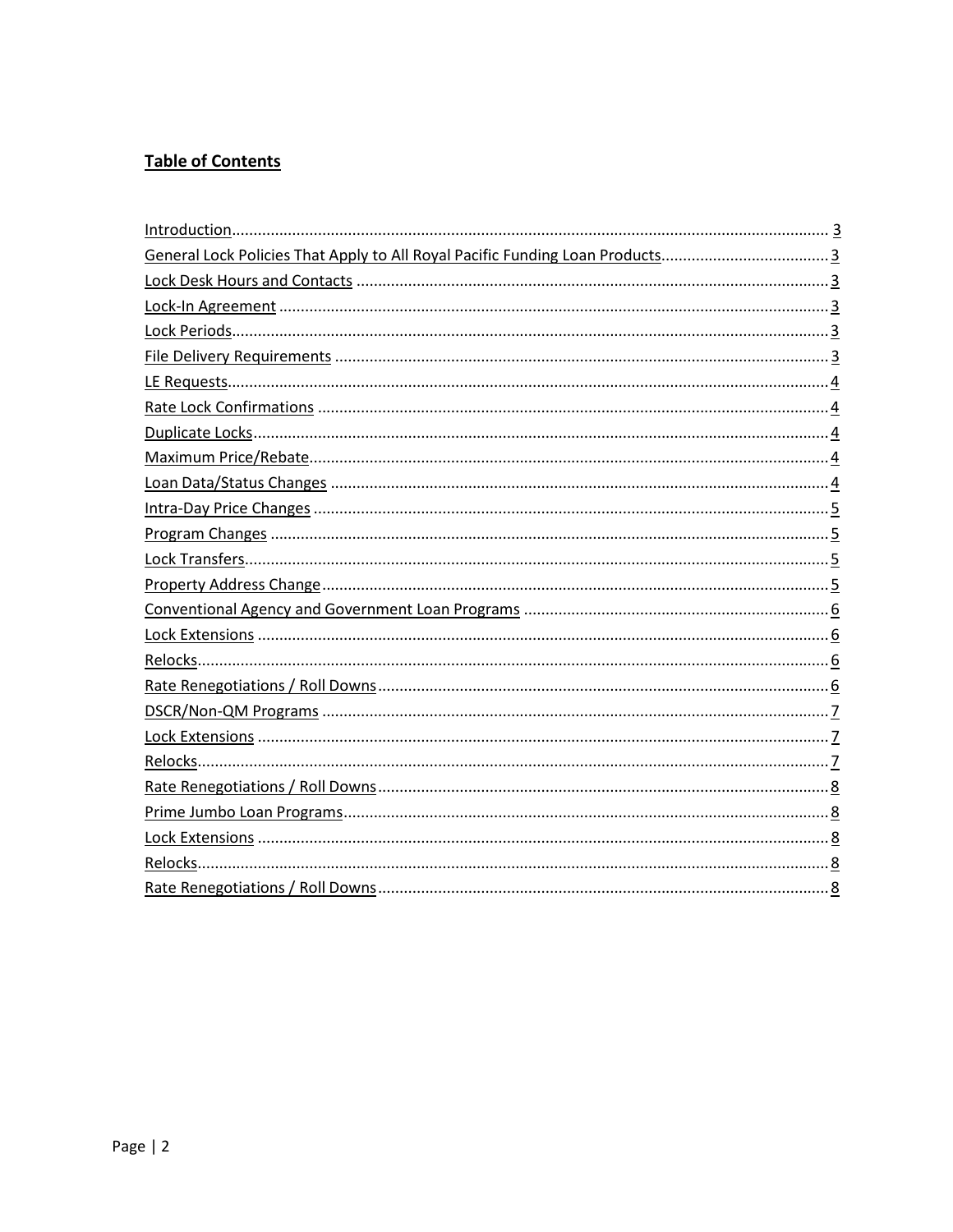# <span id="page-2-0"></span>**Introduction**

A well‐defined pricing strategy is critical in managing Interest Rate Risk for the organization. Blue Point Mortgage (BPM) has established the following pricing policies to help our wholesale partners manage their locked pipeline of loans.

# **GENERAL LOCK POLICIES THAT APPLY TO ALL BPM LOAN PRODUCTS**

## <span id="page-2-1"></span>**LOCK DESK HOURS AND CONTACTS**

All lock, relock and extension requests should be processed online and can be accepted beginning with the morning price release (approximately 8:30 AM Pacific Time) through 4:30 PM Pacific Time. If you have any questions, you can contact your Account Executive, or the lock desk can be reached via email at [locks@bluepointmtg.com](mailto:locks@bluepointmtg.com)

#### <span id="page-2-2"></span>**LOCK-IN AGREEMENT**

A lock is an agreement between the approved broker and BPM. BPM does not permit locks from brokers that are not approved and in good standing. The lock specifies the number of days the interest rate is guaranteed. Should interest rates rise during the lock‐in period, BPM is obligated to honor the committed rate. Should interest rates fall during that period, the broker must honor the lock. Locking an interest rate and price does not guarantee eligibility or approval for the subject loan. The broker should actively manage their locked pipeline and cancel any locked loans that have been withdrawn by the customer.

#### <span id="page-2-3"></span>**LOCK PERIODS**

Locks are available on a 15, 30, 45, or 60‐day basis or as indicated on the daily rate sheet. Loans can be advance locked for a lock period of 45 days or more. 30‐day locks will only be accepted for loans that are in an APPROVED status or greater and 15‐day locks must be cleared for docs. Locks are not permitted on suspended, denied, or cancelled loans.

#### <span id="page-2-4"></span>**FILE DELIVERY REQUIREMENTS**

Once a loan is locked, the loan file must be submitted within the delivery requirements below or the lock will be cancelled.

45 Day Lock: File must be delivered within 10 calendar days of the lock date. 60 Day Lock: File must be delivered within 15 calendar days of the lock date.

Cancelled locks due to non‐delivery are subject to the relock policy.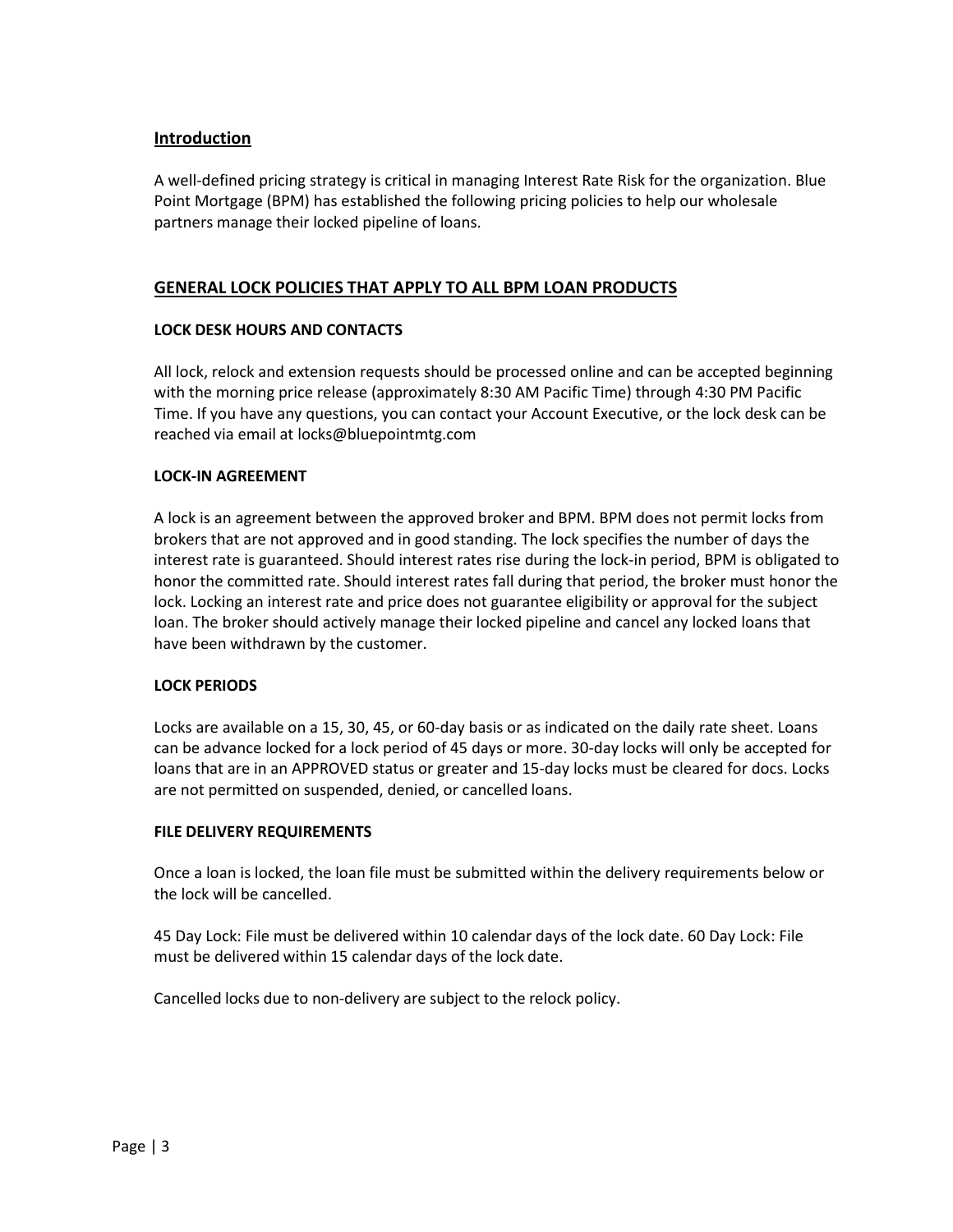#### <span id="page-3-0"></span>**LE REQUESTS**

All advance locks require that the Loan Estimate (LE) is requested within 48 hours of the advance lock. If the LE request is not received within that 48‐hour period, the lock is subject to cancellation and will be required to follow our relock policy.

#### <span id="page-3-1"></span>**RATE LOCK CONFIRMATIONS**

Interest rate confirmations will be posted online immediately after the loan is locked, relocked or extended. It is the broker's responsibility to report any errors or inconsistencies to the lock desk within 24 hours of the confirmation date.

The lock expiration date for all locks and relocks will be established from the date of the lock. All loans must be funded on or before the lock expiration date. Lock expiration dates that fall on a weekend or holiday will automatically rollover to the next business day. Locks expire at 4:30 PM Pacific Time.

#### <span id="page-3-2"></span>**DUPLICATE LOCKS**

Only one active lock is permitted per borrower, per property. If a duplicate lock for the same borrower and property address is locked, the original lock will remain in force and the duplicate lock will be cancelled.

#### <span id="page-3-3"></span>**MAXIMUM PRICE/REBATE**

Maximum net pricing is published on the daily rate sheets. The pricing adjustment to include Lender Fees in the pricing is outside of the maximum net rebate calculation. The maximum pricing cap adjustment cannot be used to pay for lock extension and/or relock fees.

## <span id="page-3-4"></span>**LOAN DATA/STATUS CHANGES**

Locks on denied loans will be cancelled at 4:30 PM Pacific Time on the next day of the denial. If a denied loan is later overturned and approved, the loan will be subject to the relock policy.

Any changes made to a locked loan (LTV, FICO, DTI, etc.) may require changes to pricing adjustments. The broker is responsible for tracking any changes to the loan structure that affects pricing and notifying the lock desk to update the pricing.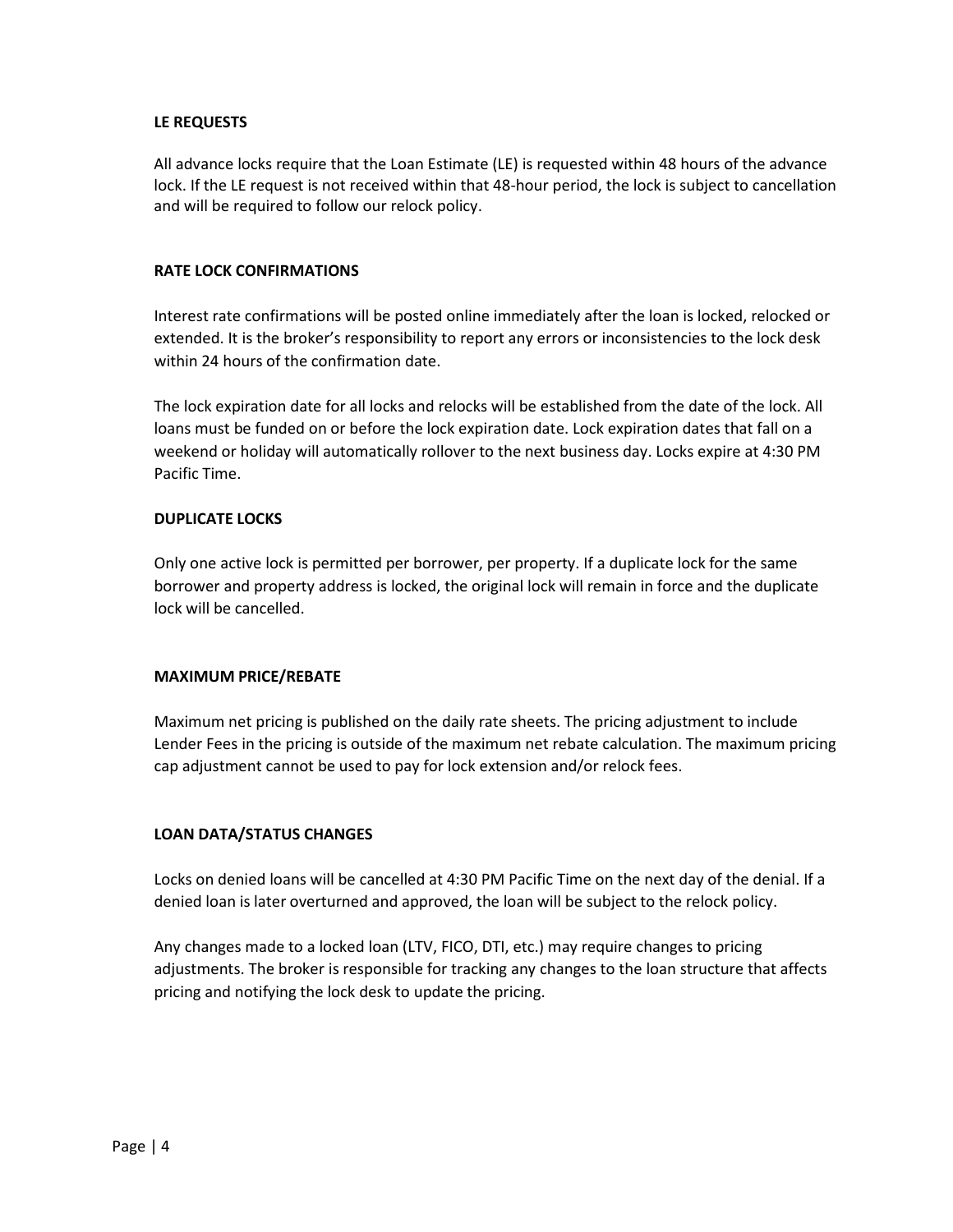#### <span id="page-4-0"></span>**INTRA-DAY PRICE CHANGES**

BPM reserves the right to suspend locking and issue a price change at any time during the day without notice. When an intra‐day price changes occurs, the ability to lock loans will be disabled until the price change is completed. All lock requests received after the effective time of the price change will be subject to the new pricing. Monitoring current pricing changes is the responsibility of the broker.

#### <span id="page-4-1"></span>**PROGRAM CHANGES**

Product change requests from one product to another are permitted. If a previously locked loan changes programs, the loan will be required to be relocked at worse case pricing. If worse case pricing is the original market, the expiration date will remain the same. If a previously locked loan changes programs within the same product tier (regardless of market movement), pricing will be based on the original rate sheet with the existing lock expiration date. Any existing relock or extension fees still apply.

#### <span id="page-4-2"></span>**LOCK TRANSFERS**

Requests for lock transfers from a previous loan (same subject property and same borrower) are allowed under the following circumstances:

The lock on the previous loan must not be expired.

## **LOCK EXPIRATION DATE**

- The lock must be transferred to the new loan prior to the old loan being cancelled.
- Contact your AE or the lock desk to facilitate the transfer.
- Cancelled or expired locks that are transferred will need to be relocked per policy.

## <span id="page-4-3"></span>**PROPERTY ADDRESS CHANGE**

Locks are tied to the property address. If there is a property address change, the original lock is not transferable, and the current lock must be cancelled. The new loan will be priced using current market pricing and treated as a new lock. The original loan must be cancelled, and a new loan will be created for the new lock at the current market.

\*\*In cases where the property address change is due to a minor typographical error, the original lock terms will be honored.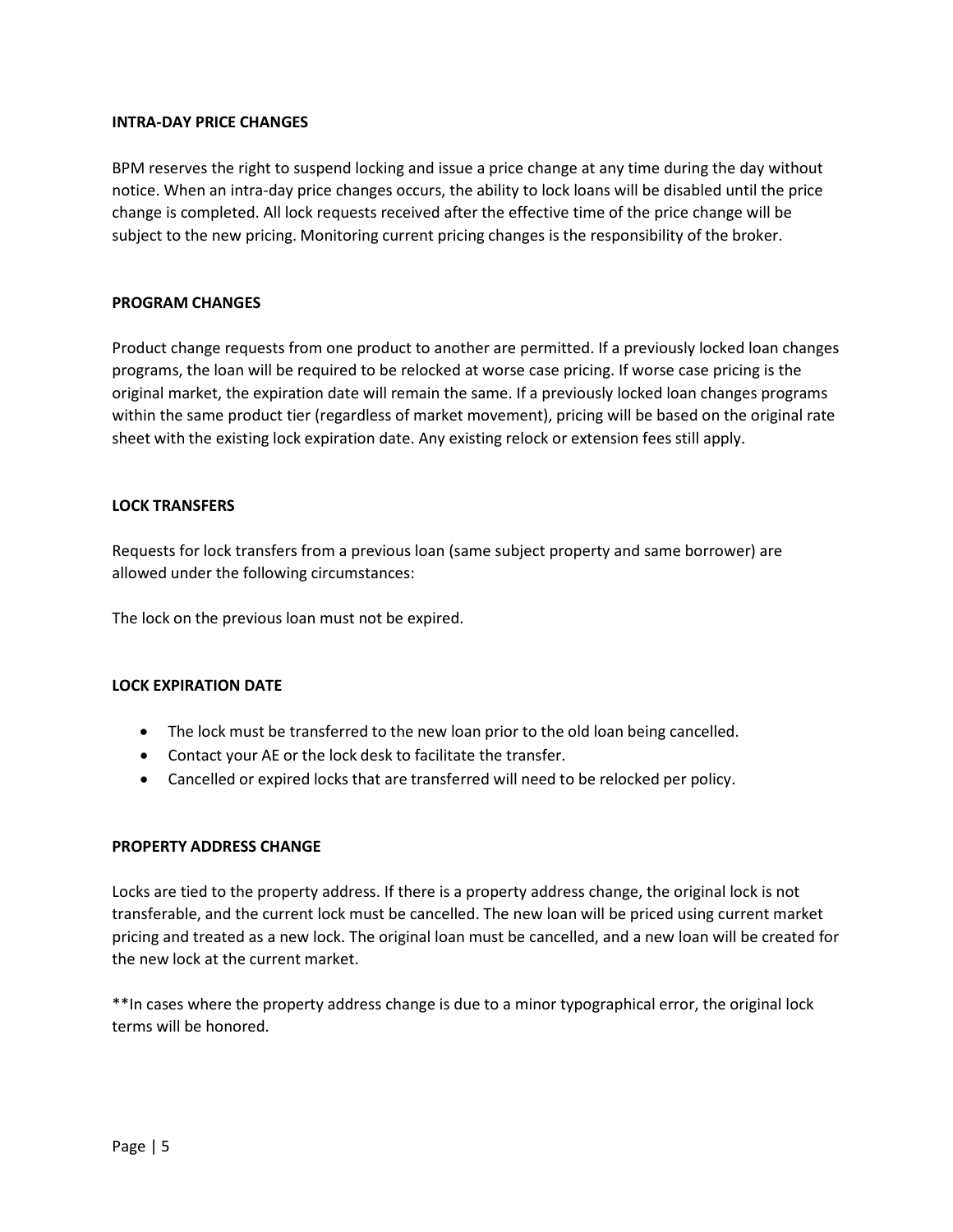# <span id="page-5-0"></span>**CONVENTIONAL AGENCY AND GOVERNMENT LOAN PROGRAMS**

## <span id="page-5-1"></span>**LOCK EXTENSIONS**

Lock extensions are allowed on un-expired (current) locks only. There is a maximum 30-day limit on the number of days a loan can be extended after which standard worse case relock policy applies. All lock extensions must be requested through the website and must be requested prior to 4:30 PM Pacific Time on or before the lock expiration date. Lock extension expiration dates that fall on a weekend or holiday will automatically roll over to the next business day.

- 5 Days at a cost of 12.5 bps
- 7 Days at a cost of 15 bps
- 10 Days at a cost of 25 bps
- 15 Days at a cost of 30 bps
- Expired loans cannot be extended.

All lock transfers must be approved by the BPM Secondary Department.

## <span id="page-5-2"></span>**RELOCKS**

Relocks are allowed on expired locks only. The loan must be in an APPROVED status or greater to be eligible for a relock. The new pricing is based on the worst case between the original final pricing plus a relock fee of 25 bps. Original final pricing includes all prior extension and/or relock fees.

Relocked loans are eligible for lock extensions per standard policy.

If price adjustments and/or underwriting guideline changes have occurred since the initial lock, the loan will be subject to worse case price adjustments as well as subject to current guidelines. Multiple Relocks are not permitted.

Previously locked loans can be relocked using current market pricing 30 days after lock expiration or lock cancellation date. These are treated as new locks and relock restrictions and fees will not apply.

## <span id="page-5-3"></span>**RATE RENEGOTIATIONS / ROLL DOWNS**

When the market improves significantly, we will allow a one-time renegotiation. Rate renegotiations are designed to manage lock fallout in an improving interest rate market. A minimum of 100 bps improvement from the original base rate pricing is required for renegotiation.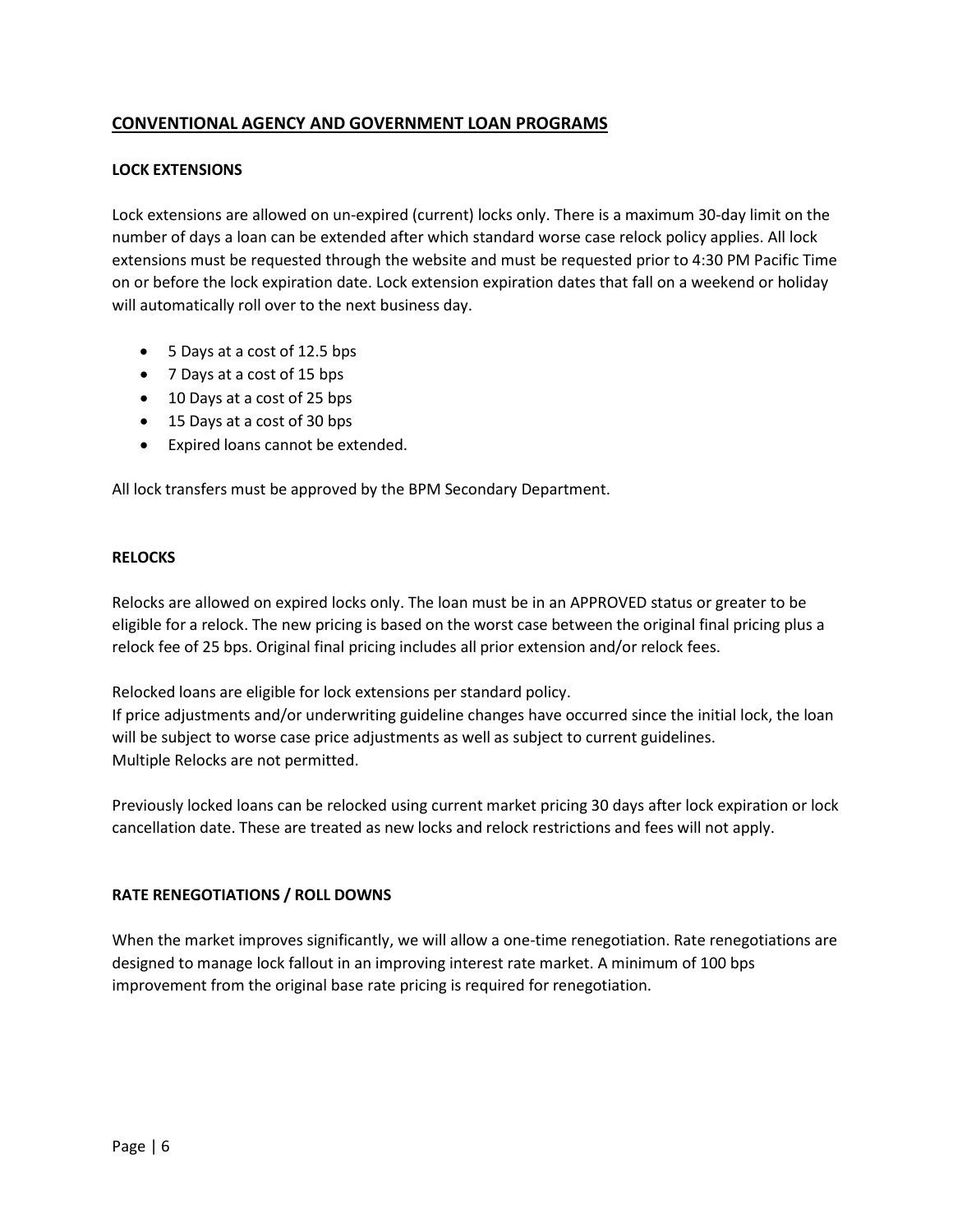## **Guidelines:**

Renegotiations must be requested during normal lock hours The original interest rate and price will be compared to the current rate sheet base price for the same lock period as the original lock.

The renegotiated price will be calculated by BPM Secondary Marketing management on a case‐ by‐case basis.

The loan must be in an APPROVED or greater status to be renegotiated. The original lock expiration date will apply.

The renegotiation must provide a benefit for the borrower in either a reduced rate, an increased lender credit or reduced discount points.

Lock extensions are allowed using standard policy.

Only one renegotiation is permitted per loan.

# **DSCR/NON-QM LOAN PROGRAMS**

# <span id="page-6-0"></span>**LOCK EXTENSIONS**

Lock extensions are allowed on un-expired (current) locks only. There is a maximum 30-day limit on the number of days a loan can be extended after which standard worse case relock policy applies. All lock extensions must be requested through the website and must be requested prior to 4:30 PM Pacific Time on or before the lock expiration date. Lock extension expiration dates that fall on a weekend or holiday will automatically roll over to the next business day.

- 5 Days at a cost of 25 bps
- 10 Days at a cost of 50 bps
- 15 Days at a cost of 75 bps

## <span id="page-6-1"></span>**RELOCKS**

Relocks are allowed on expired locks only. The loan must be in an APPROVED status or greater to be eligible for a relock. The new pricing is based on the worst case between the original final pricing plus a relock fee of 25 bps. Original final pricing includes all prior extension and/or relock fees.

Relocked loans are eligible for lock extensions per standard policy.

If price adjustments and/or underwriting guideline changes have occurred since the initial lock, the loan will be subject to worse case price adjustments as well as subject to current guidelines. Multiple Relocks are not permitted.

Previously locked loans can be relocked using current market pricing 30 days after lock expiration or lock cancellation date. These are treated as new locks and relock restrictions and fees will not apply.